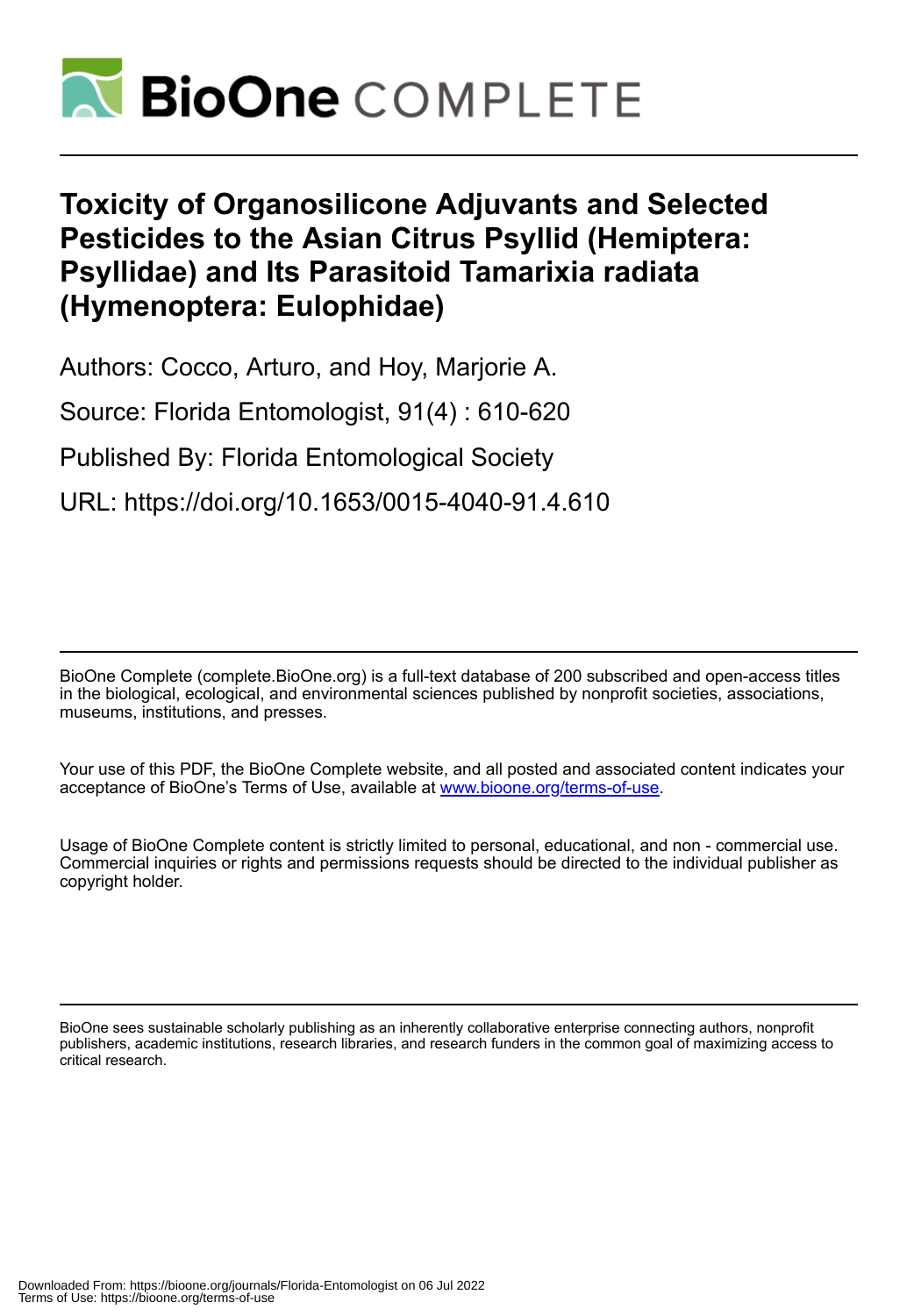# TOXICITY OF ORGANOSILICONE ADJUVANTS AND SELECTED PESTICIDES TO THE ASIAN CITRUS PSYLLID (HEMIPTERA: PSYLLIDAE) AND ITS PARASITOID *TAMARIXIA RADIATA* (HYMENOPTERA: EULOPHIDAE)

ARTURO COCCO AND MARJORIE A. HOY

Department of Entomology and Nematology, University of Florida, Bldg 970, Natural Area Drive, Gainesville, FL, 32611-0629, USA Corresponding author, e-mail: acocco@uniss.it

#### ABSTRACT

The acute toxicity of the adjuvants Silwet L-77 and Kinetic, alone and in combination with petroleum oil and copper hydroxide, to the Asian citrus psyllid *Diaphorina citri* Kuwayama was evaluated in screenhouse bioassays. In addition, the acute and residual toxicity of Silwet L-77 and Kinetic, alone and in combination with petroleum oil, copper hydroxide, imidacloprid, and abamectin, to the parasitoid *Tamarixia radiata* (Waterston) were evaluated under laboratory conditions. In screenhouse trials, Silwet L-77 (0.05%) was more insecticidal than Kinetic (0.05%) and increased the toxicity of both petroleum oil and copper hydroxide to *D. citri*. Petroleum oil at reduced rates (0.5 and 1%) in combination with Silwet L-77 or Kinetic was less effective in reducing *D. citri* populations than petroleum oil at 2% in combination with these adjuvants. Petroleum oil at 2% plus Silwet L-77 was the most toxic combination to *D. citri* eggs, young (first- and second- instars) and mature nymphs (third- to fifth-instars), and adults (81, 83, 74, and 55% mortality, respectively). Copper hydroxide was only toxic to young nymphs when combined with Silwet L-77 (64.9% mortality). Under laboratory conditions, survival of *T. radiata* was reduced by the residual effects of imidacloprid (>95% mortality) and by the acute toxicity of abamectin (>91% mortality). Silwet L-77 and Kinetic alone, and petroleum oil and copper hydroxide alone or in combination with these adjuvants, had low residual and acute toxicity to the parasitoid and appear to be compatible with the biological control of *D. citri* by *T. radiata*. The results of this study suggest that Silwet L-77 may be used in a citrus IPM program in combination with petroleum oil or copper hydroxide to increase psyllid control while spraying to suppress other insect pests or plant diseases. Field trials should be conducted to evaluate the effectiveness of these products against *D. citri* and their impact on *T. radiata* populations.

Key Words: Silwet L-77, Kinetic, *Diaphorina citri*, *Tamarixia radiata*, petroleum oil, copper, imidacloprid, abamectin, acute toxicity, residual effects

#### RESUMEN

La toxicidad aguda de los adyuvantes Silwet L-77 y Kinetic, solo o en combinación con aceite petróleo y hidróxido de cobre, al sílido asiático de los cítricos, *Diaphorina citri* Kuwayama fue evaluada en bioensayos hechos en la casa de tamizado. Además, la toxicidad aguda y residual de Silwet L-77 y Kinetic, solos o en combinación con aceite de petróleo, hidróxido de cobre, imidacloprid y abamectin, al parasitoide *Tamarixia radiata* (Waterston) fueron evaluadas baja condiciones del laboratorio. En las pruebas en la casa de tamizado, Silwet L-77 (0.05%) fue mas como un insecticida que Kinetic (0.05%) y aumento la toxicidad del aceite de petróleo y hidróxido de cobre a *D. citri*. Tasas reducidas (0.5 y 1%) del de aceite petróleo en combinación con Silwet L-77 o Kinetic fueron menos efectivas en reducir poblaciones de *D. citri* que el aceite de petróleo al 2% en combinación con estos adyuvantes. El aceite de petróleo al 2% mas Silwet L-77 fue la combinación mas toxica a los huevos, las ninfas inmaduras (jóvenes) del primero y segundo estadio, las ninfas inmaduras (maduras) del tercer a quinto estadio y los adultos (con una mortalidad 81, 83, 74 y 55%, respectivamente). El hidróxido de cobre solamente fue toxico a los inmaduros jóvenes cuando fue combinado con Silwet L-77 (mortalidad de 64.9%). Bajo condiciones de laboratorio, el sobrevivencia de *T. radiata* fue reducida por los efectos residuales de imidacloprid (mortalidad >95%) y por la toxicidad aguda de abamectin (mortalidad >91%). El Silwet L-77 y Kinetic solo, y el aceite de petróleo y el hidróxido de cobre solo o en combinación con estos adyuvantes, tenían una baja toxicidad residual y aguda al parasitoide y aparece ser compatible con el control biológico de *D. citri* por *T. radiata*. Estos resultados sugirieron que Silwet L-77 puede ser usado en un programa de MIP en los cítricos en combinación con el aceite de petróleo o hidróxido de cobre para aumentar el control del silido mientras rocían el cultivo para suprimir las otras plagas de insectos o enfermedades. Se debe realizar pruebas del campo para evaluar la efectividad de estos productos contra *D. citri* y su impacto sobre poblaciones de *T. radiata*.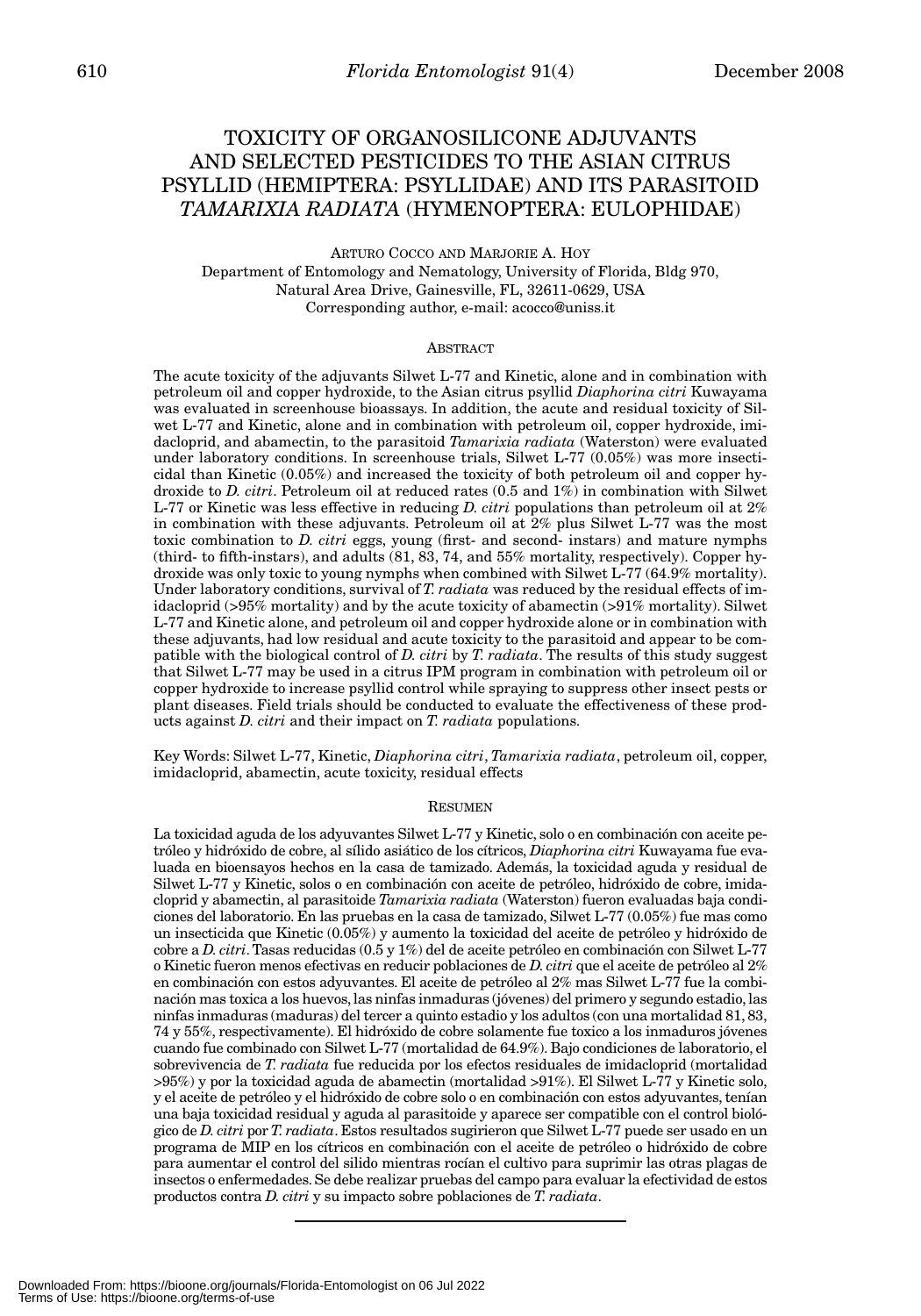The Asian citrus psyllid *Diaphorina citri* Kuwayama (Hemiptera: Psyllidae) is the vector of citrus greening disease (also known as huanglongbing or HLB) caused by the bacterium *Candidatus* Liberibacter asiaticus. Greening disease is one of the most important citrus diseases in the world (Bové 2006), causing mottling and leaf chlorosis, twig dieback, reduced production, and eventual death of the trees in 5-8 years. Infected trees produce misshapen, poorly colored, and bittertasting fruits, not usable for consumption (Halbert & Manjunath 2004). *Diaphorina citri* was first found in Florida in Jun 1998 (Hoy & Nguyen 1998) and is now established in Florida and Texas (French et al. 2001). Although the Asian citrus psyllid causes direct feeding damage to citrus (Mead 1976), its economic importance is due to transmission of the bacterium. Citrus greening was detected in Florida during 2005 and is now found in 30 counties (Florida Department of Agriculture and Consumer Services 2008). An eradication program for citrus greening disease was not developed because of its wide distribution when detected.

Current management measures for greening disease in Florida citrus groves include soil application of systemic insecticides (imidacloprid and aldicarb) and multiple applications (up to 8-18) of broad-spectrum foliar insecticides (including fenpropathrin, imidacloprid, abamectin, dimethoate, carbaryl, and chlorpyrifos). Insecticides are applied during the dormant foliar season, when new flushes required for psyllid female oviposition and nymphal development are rare, with the goal of reducing adult psyllid populations prior to the first flush cycle and during the flushing season (Rogers 2008; University of Florida-IFAS Extension 2008). Trees are visually inspected and removed if infected. These approaches to managing greening disease have increased the costs of citrus production, may lead to development of insecticide resistance in *D. citri*, and are likely to be disruptive to natural enemies of psyllids (and other citrus pests), such as ladybeetles, lacewings, spiders (Michaud 2004), and parasitic wasps including the specialist parasitoid of the Asian citrus psyllid, *Tamarixia radiata* (Waterston) (Hymenoptera: Eulophidae) (Hoy & Nguyen 1998; Hoy et al. 1999). Repeated sprays of these broad-spectrum insecticides over several years could cause secondary outbreaks of whiteflies, aphids, armored scales, and mealybugs previously held below damage thresholds by a complex of beneficial insects (University of Florida-IFAS Extension 2008). *Tamarixia radiata* was imported as a part of a classical biological control program and is now established in Florida (Hoy et al. 1999; Skelley & Hoy 2004).

Insecticides are often used in combination with organosilicone adjuvants to facilitate the wetting and the spread of droplets on leaves, re-

sulting in a more uniform distribution of active ingredients (Foy 1989; Pollicello et al. 1995). Adjuvants may also show insecticidal activity to several pests, although the mechanism by which organosilicones are toxic to insects and mites has not been adequately determined (Srinivasan et al. 2008). Petroleum oil and organosilicone adjuvants might be suitable for citrus IPM programs if they are effective in suppressing the pests while allowing their natural enemies to persist. Treatments with petroleum oil are compatible with the IPM program developed for the citrus leafminer *Phyllocnistis citrella* Stainton (Lepidoptera: Gracillariidae), because petroleum oil has short residual activity and allows survival of its parasitoid *Ageniaspis citricola* Logvinovskaya (Hymenoptera: Encyrtidae) (Villanueva-Jimenez & Hoy 1998).

Recent laboratory, greenhouse, and smallscale field studies demonstrated the effectiveness of reduced rates of imidacloprid and abamectin in combination with Silwet L-77, a nonionic organosilicone surfactant, to control *D. citri* eggs, young nymphs, and adults (Srinivasan et al. 2008). However, they did not evaluate toxicity of petroleum oil in combination with Silwet L-77 or Kinetic to psyllid immatures and adults and did not evaluate the effects of these products on any natural enemies of *D. citri*. Because imidacloprid and abamectin are toxic to several beneficial arthropods, multiple applications could disrupt biological control of citrus pests and frequent applications could select for resistant populations (Villanueva-Jimenez & Hoy 1998; Grafton-Cardwell et al. 2001; Liburd et al. 2004; Toscano et al. 2004). To further investigate *D. citri* management strategies that are compatible with biological control by *T. radiata* (and, potentially, other natural enemies), we investigated the acute toxicity of 3 rates of petroleum oil alone and in combination with Silwet L-77 and Kinetic to all life stages of *D. citri* (eggs, young or mature nymphs, and adults). We tested petroleum oil because it is considered more compatible with IPM programs than imidacloprid and abamectin, due to its moderate or low toxicity to beneficial arthropods and its short residual effects (Beattie & Hardy 2004; Erkilic & Uygun 1997). Furthermore, petroleum oil applications do not increase the likelihood of pesticide resistance (Thomson 2001). Bioassays using *D. citri* were conducted inside a screenhouse to evaluate the effectiveness of treatments with natural photoperiods and temperatures. In addition, we investigated, for the first time, the susceptibility of *T. radiata* adults when parasitoids were sprayed directly (acute toxicity) or exposed to the residues (residual toxicity) of these adjuvants alone and in combination with petroleum oil, copper hydroxide, abamectin, and imidacloprid under laboratory conditions.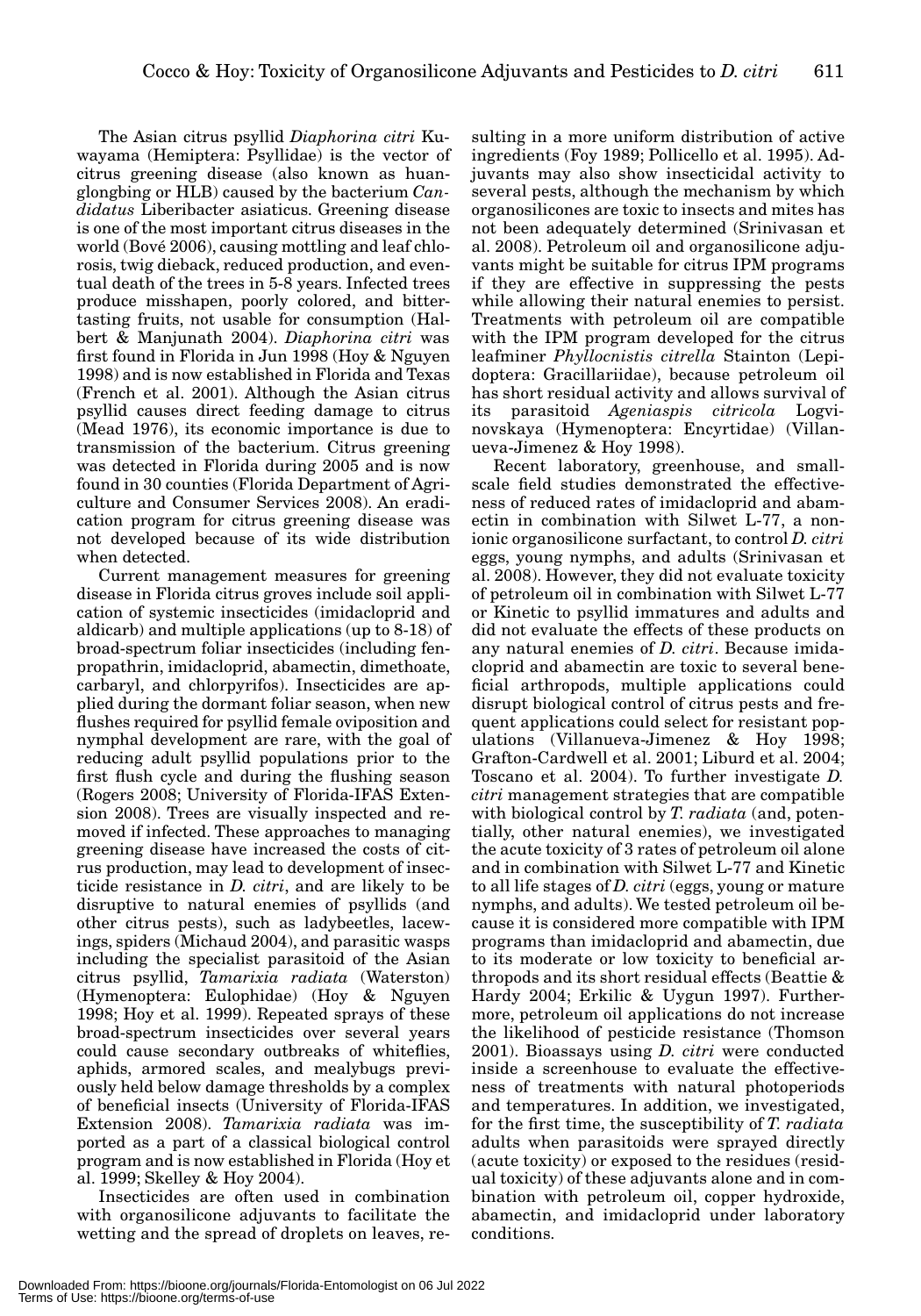### MATERIALS AND METHODS

#### Rearing of *D. citri* and *T. radiata*

*Diaphorina citri* and *T. radiata* were reared according to a method modified from Skelley & Hoy (2004). The psyllid colony was maintained with potted citrus trees, approximately 30-50 cm tall. The trees were pruned, fertilized, watered, and placed in PVC (Poly Vinyl Chloride) frame cages  $(60 \times 60 \times 60$  cm) covered with organdy cloth in a greenhouse maintained at 21-42°C, 20-79% RH, under a 16L:8D photoperiod. After 10-14 d, the trees had new tender growths (= flushes) 0.5-1 cm long, and were exposed to ovipositing *D. citri* females (approximately 5 per tree). Females were aspirated out with a vacuum pump after 72 h.

The parasitoid *T. radiata* was reared on potted citrus trees as described above for the *D. citri* colony. Ten trees were placed in wooden-framed cages covered with organdy cloth  $(114 \times 94 \times 76)$ cm) held in a greenhouse at 20-38°C, 22-81% RH, under a 16L:8D photoperiod. Approximately 50 ovipositing *D. citri* females were released in the cage and allowed to oviposit for 3-5 d, then removed with a vacuum pump. Adults of *T. radiata* (50 females and 25 males) were collected and released into the cage when the psyllid population reached the third instar. Adults of *D. citri* that emerged from unparasitized nymphs were collected as a by-product and were used to maintain the psyllid colony.

#### Effects of Adjuvants With and Without Petroleum Oil and Copper Hydroxide on *D. citri*

Screenhouse experiments were undertaken to evaluate the acute toxicity of Silwet L-77 (99.5% polyalkyleneoxide modified heptamethyltrisiloxane; Helena Chemical Co., Collierville, TN) and Kinetic (99% proprietary blend of polyalkyleneoxide modified polydimethylsiloxane and nonionic surfactants; Helena Chemical Co., Collierville, TN) alone and in combination with agrochemicals to psyllid eggs, young or mature nymphs, and adults. The screenhouse bioassays described here were conducted under variable environmental conditions between May and Oct 2007 to mimic grove conditions. Fifteen treatments were tested: water; Silwet L-77 at 0.05% (v:v); Kinetic at 0.05% (v:v); petroleum oil 435 (Growers 435, Growers Fertilizer Co., Lake Alfred, FL) at 0.5, 1, and 2% (v:v); copper hydroxide (Kocide 2000, Du-Pont, Wilmington, DE) at the recommended lowest label rate  $(LLR)$  (2.4 g/L of water) for suppression of citrus canker in Florida; petroleum oil 435 at 0.5% + Silwet L-77 at 0.05%; petroleum oil 435 at 1% + Silwet L-77 at 0.05%; petroleum oil 435 at 2% + Silwet L-77 at 0.05%; petroleum oil 435 at  $0.5\%$  + Kinetic at 0.05%; petroleum oil 435 at 1% + Kinetic at 0.05%; petroleum oil 435 at 2% + Kinetic at 0.05%; copper hydroxide at the LLR+ Silwet L-77 at 0.05%; and copper hydroxide at the LLR + Kinetic at 0.05%. The recommended LLR was calculated for 935 L per ha (100 gals/acre). Petroleum oil was evaluated at rates lower than 2% (Childers & Rogers 2005) to determine whether the adjuvants improved its toxicity to *D. citri*. Because an unnamed organosilicone surfactant tested at 0.2% (v:v) was reported to enhance the spread of citrus bacterial spot caused by *Xanthomonas axonopodis* pv. *citrumelo* (Gottwald et al. 1997), questions were raised as to whether Silwet L-77 might enhance the rate of infection with citrus canker (*Xanthomonas axonopodis* pv. *citri*). Because copper hydroxide is often used to protect citrus trees from citrus canker, it was combined with these adjuvants to evaluate the toxicity of this formulation to *D. citri*. All products were mixed with purified water (Barnstead Nanopure II system, Dubuque, IA) at a pH of 6.8 at 24.8°C. The experiments were carried out at the Department of Entomology and Nematology, University of Florida, Gainesville.

The protocol to evaluate the acute toxicity of the pesticide solutions on *D. citri* eggs, young or mature nymphs, and adults was similar to that of Srinivasan et al. (2008), except that each shoot was treated separately, and the untreated canopy was shielded with a plastic bag. The experimental design was modified because they did not test treatments on mature nymphs of *D. citri* and they evaluated only the residual toxicity of imidacloprid and abamectin to psyllid adults. To investigate the toxicity of treatments to psyllid eggs, potted citrus trees with at least 5 flushes 0.5-1 cm long that were infested with eggs were selected. On each tree, 5-6 shoots were sprayed with a different Preval® gun sprayer (Precision Valve Corp., Yonkers, NY) for each treatment. Shoots were sprayed from a distance of 70-80 cm for 10 s around each shoot, which covered approximately 90% of the leaf surface. Each shoot had 28-369 eggs (mean  $\pm$  SD = 110  $\pm$  57) and was considered a replicate. The trees were placed into cages inside a covered screenhouse for 9 d at 13-32°C, 27- 94% RH, under a natural photoperiod during May 2007. The numbers of live nymphs and the numbers of unhatched eggs were scored with use of a dissecting microscope. Dead first-instars were considered as uneclosed eggs, because hatching larvae might be intoxicated if the treatment penetrated the egg shell or the larvae encountered a lethal concentration on the egg shell.

To assess the acute toxicity of the treatments to first- and second-instars (= young) *D. citri*, the potted citrus trees were infested as described for eggs. After 72 h, the trees were placed into cages inside the same screenhouse and left undisturbed for 6 d at 11-30°C, 19-96% RH, under a natural photoperiod during May 2007 to allow development to the nymphal stage. Shoots were sprayed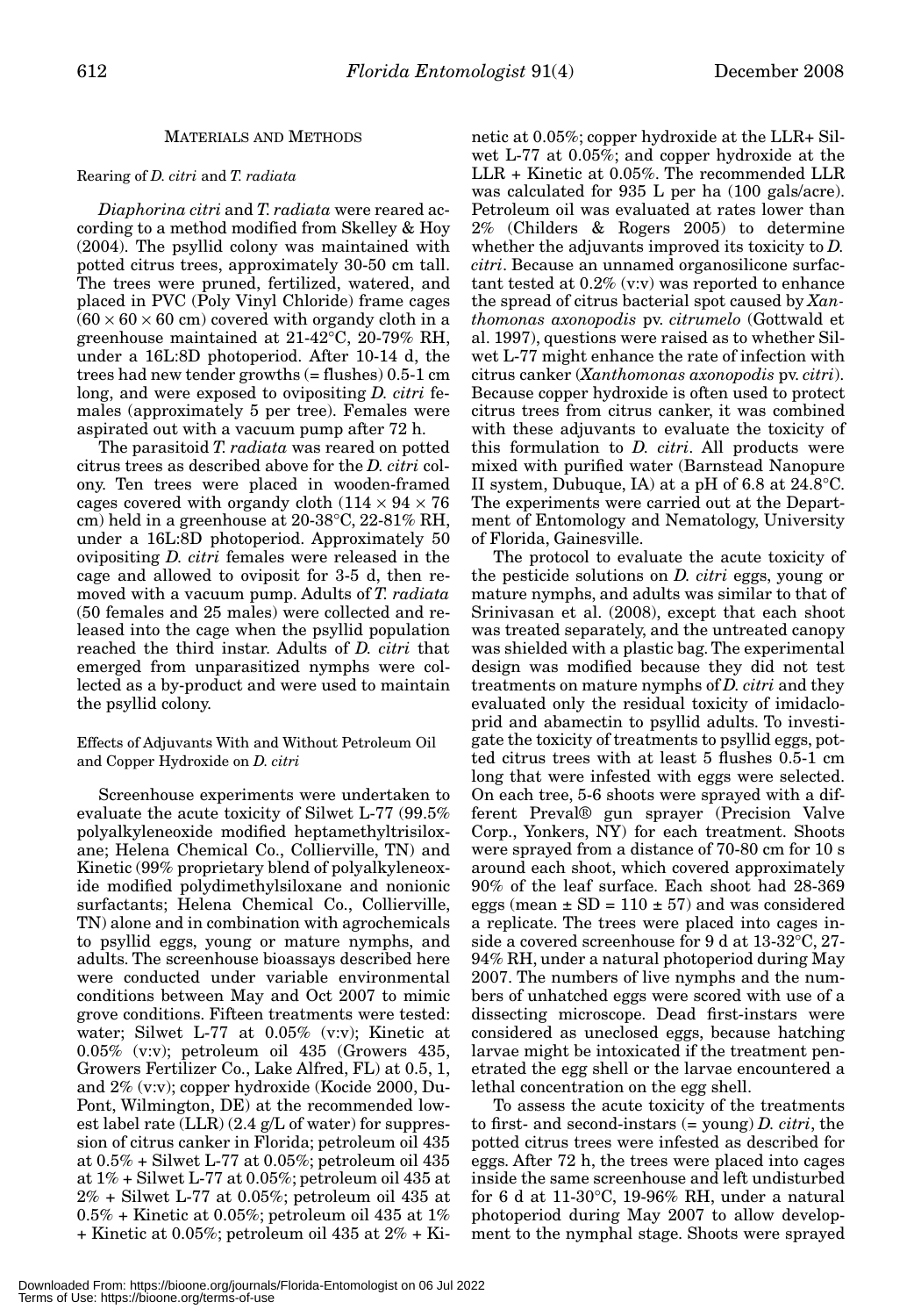using the same method as for the eggs. Each shoot had 33-390 nymphs (mean  $\pm$  SD = 143  $\pm$  72). After 4 d at 12-31°C and 18-94% RH under a natural photoperiod, live and dead nymphs were scored under a dissecting microscope. Motion, posture, presence of waxy excretions, dehydration of the body were considered to determine whether the nymphs were dead or live. To estimate the percentage distribution of the different instars at the time of the treatment, 6 flushes were sampled separately from shoots used to evaluate the treatments. The nymphs in each instar were scored separately to assess the instar densities across the tree. Each flush had 55-164 nymphs (mean  $\pm$  $SD = 113 \pm 45$ .

Another experiment was conducted with thirdto fifth-instars to verify whether the treatments were effective on 'large nymphs'. The same methodology as for young nymphs was used, except that the trees were left undisturbed for 10 d after the oviposition period at 18-34°C and 27-95% RH under a natural photoperiod during Jun 2007. Each shoot had 20-184 nymphs (mean  $\pm$  SD = 79 ± 34). The treatments were based on the results of the toxicity bioassay on young nymphs, and chosen on the assumption that ineffective treatments for young nymphs were likely to be ineffective against larger nymphs. The 9 treatments were: water; Silwet L-77 at 0.05%; Kinetic at 0.05%; petroleum oil 435 at 2%; copper hydroxide at the LLR; petroleum oil 435 at 2% + Silwet L-77 at 0.05%; petroleum oil 435 at 2% + Kinetic at 0.05%; copper hydroxide at the LLR+ Silwet L-77 at 0.05%; and copper hydroxide at the LLR + Kinetic at 0.05%. Two days after treatment, alive and dead nymphs were recorded with use of a dissecting microscope, based on the same criteria as described above for young nymphs (post-treatment conditions: 21-36°C, 26-94% RH, natural photoperiod). The shoots sampled to estimate the percentage distribution of nymphs had 63-163 nymphs (mean  $\pm$  SD = 96  $\pm$  36).

Acute toxicity to adults was assessed on potted citrus trees with only young flushes approx 3-5 cm long that fit inside Plexiglas cylinders (45.5 cm tall, 12.6 cm outside diameter). The top of the cylinder and 4 side holes (5.4 cm in diameter) were covered with mesh for air circulation. The soil surface was lined with plastic wrap and 2 paper coffee filters. The coffee filters were taped to the pot to facilitate the count of psyllid adults. Psyllid adults approximately 3 weeks old were exposed to the trees for 4-6 h within a cage in the greenhouse. Trees were infested with 20-98 adults (mean psyllids per tree  $\pm$  SD = 51  $\pm$  19). Different sprayers for each treatment were used to spray the trees containing adults; sprayers were held 70-80 cm from the trees and sprays applied for 15 s around the canopy. The trees were set inside the cylinders and placed into a roofed screenhouse. Alive and dead adults inside cylinders were

counted after 72 h. Motion and maintenance of their typical posture (with the head touching the surface and the abdomen raised to a 30-45 degree angle) were considered to determine whether the adults were dead or live. The experiment was conducted 8 times on 4 different dates during Jul, Aug, and Oct 2007. During the experiments, the average minimum and maximum temperatures (mean  $\pm$  SD) were 22  $\pm$  3.1°C and 33  $\pm$  2.9°C, respectively. The mean RH  $(\pm$  SD) averaged 42  $\pm$  $8.6\%$  (minimum) and  $92 \pm 4.5\%$  (maximum). Daily weather data were obtained from the weather station maintained by the Department of Agricultural and Biological Engineering, University of Florida, Gainesville, approximately 800 m away. Temperature and RH inside and outside the cylinders were recorded with a Traceable® Digital Thermometer (Fisher Electronics, Pittsburgh, PA). The mean minimum and maximum temperatures inside the cylinders were higher (0.18°C and 0.48°C, respectively) than the environment temperature. The minimum and maximum RHs inside the cylinder were higher by 7.8 and 0.2%, respectively. Data expressed as percentages were evaluated with one-way analysis of variance with Proc GLIMMIX (SAS Institute 2002), and a Tukey-Kramer test was used to separate means  $(α < 0.05)$ .

#### Acute and Residual Toxicity of Adjuvants and Selected Pesticides to *T. radiata* Adults

The acute and residual toxicities of adjuvants alone and in combination with petroleum oil, copper hydroxide, abamectin, and imidacloprid were tested in the laboratory with clip cage bioassays (Villanueva-Jimenez & Hoy 1998).

Residual Toxicity*.* Potted citrus trees with leaves 1 month old were sprayed to cover approximately 90% of the leaf surface. Silwet L-77 and Kinetic were tested alone (0.05%) and in combination with petroleum oil 435 at 2%; copper hydroxide at the LLR; abamectin (Agrimek 0.15 EC; Syngenta Crop Protection, Greensboro, NC) at the LLR; and imidacloprid (Provado 1.6 Flowable; Bayer Cropscience, Research Triangle Park, NC) at the LLR. Water was used as control. Trees were allowed to dry for about 30 min. Two treated leaves were pruned randomly from each treatment and placed at the top (with the abaxial surface downward) and the bottom (with the adaxial surface upward) of an acrylic ring (38 mm outside diameter, 10 mm tall). Foam tape (M-D Building Products, Oklahoma City, OK) 6 mm wide was placed on both edges of the ring to seal the clip cage. The treated surface of the clip cage chamber represented ca. 64.3% of the internal area. The rings had 2 mesh-covered windows 5 mm in diameter to reduce RH inside the chamber and provided a method for feeding *T. radiata* by placing a water-soaked rolled paper outside the mesh win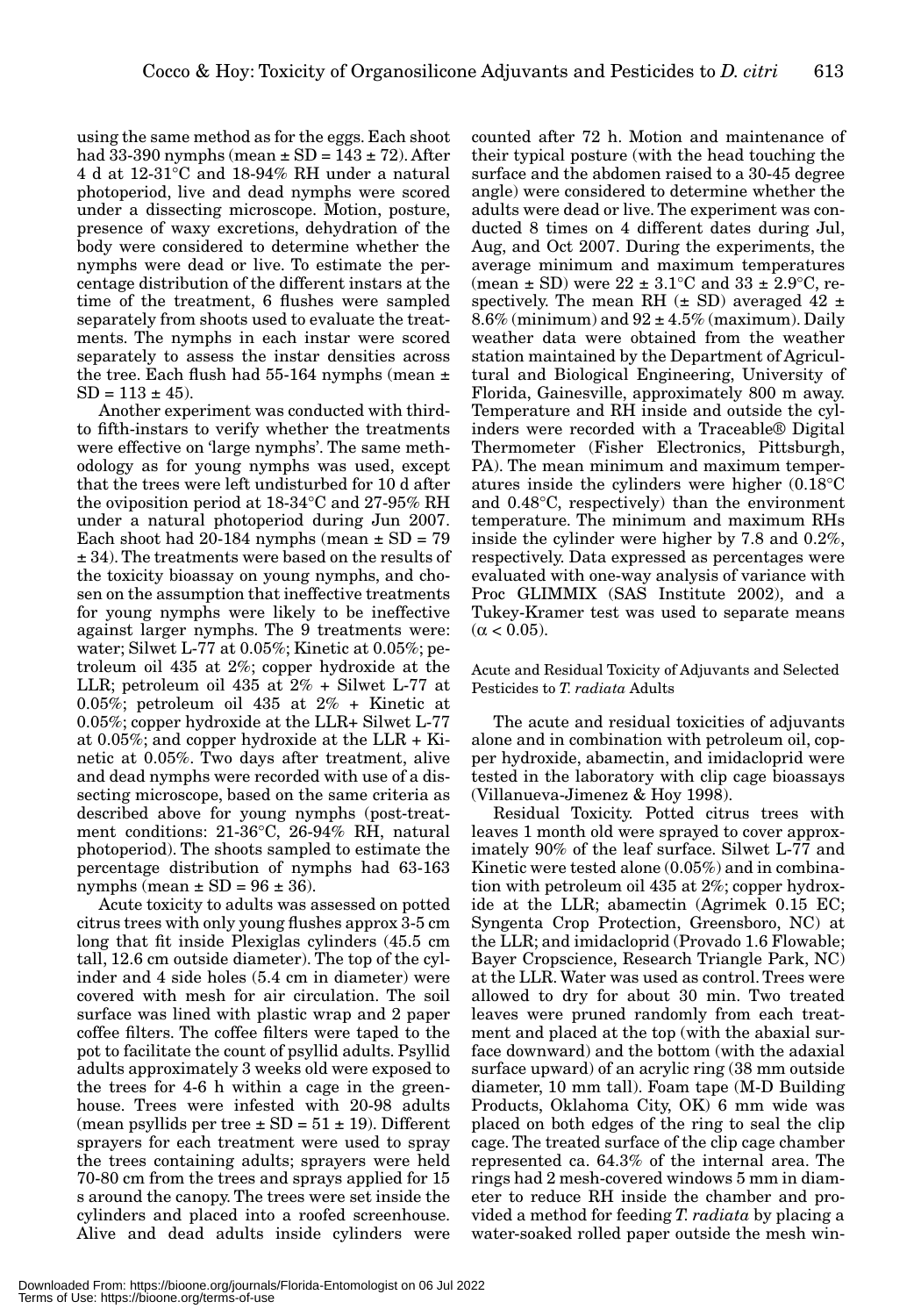dow and a honey-soaked strip inside the chamber. The clip cage was held together by 2 pieces of circular cardboard on the top and bottom (40 mm diam) with 4 hair clips (Villanueva-Jimenez & Hoy 1998). To place *T. radiata* into the clip cage, 10 adult females 3-4 d old were chilled inside a 50 mL conical centrifuge tube in crushed ice for 5 min and gently tapped inside the clip cage. The clip cage was placed inside a plastic bag with a wet paper towel to ensure survival of the parasitoids throughout the experiment (McFarland & Hoy 2001). The plastic bags were placed inside a growth chamber at  $24 \pm 1$ °C under a 16L:8D photoperiod. Adult mortality was evaluated after 24 h. The insects were touched gently with an insect pin and considered alive if they walked, jumped, or flew away, and dead if they did not move or only moved antennae, wings, or legs. When the mortality in the water control was >15%, the entire replicate was eliminated. The bioassay was replicated 6 times on 3 different dates. The percentage of mortality data were arcsine √*P* transformed before statistical analysis to approximate a normal distribution. Data were subjected to one-way analysis of variance (ANOVA) with Proc GLM (SAS Institute 2002), and significant differences among means were evaluated by Fisher's Least Significance Difference (LSD) test ( $\alpha = 0.05\%$ ). When water-control mortality was detected, data were corrected by Abbott's formula for control response (Abbott 1925).

The position of *T. radiata* adults inside the clip cage chamber was observed to determine whether the treatments were repellent, and the parasitoid preferred to move or settle on the untreated surfaces. The relative position (inner surface of the ring or treated leaves) of the parasitoid was recorded after 2 and 6 h, in 3 replicates per treatment. Data expressed as number of *T. radiata* on the leaves over total parasitoids inside the clip cage were evaluated with analysis of variance (Proc GLIMMIX) (SAS Institute 2002).

Acute (Direct) Toxicity*.* The bioassays were performed as for the residual toxicity test, except that untreated foliage was used and *T. radiata* were treated directly by placing 10 females 3-4 d old into a Petri dish upon crushed ice for 5 min (Villanueva-Jimenez & Hoy 1998). The adult females then were sprayed with a gun sprayer from a distance of 1 m for 5 s and placed inside the clip cage chamber. Twelve treatments was tested: water, oil 435 at 2%, abamectin at the LLR, copper hydroxide at the LLR, Silwet L-77 (0.05%) and Kinetic (0.05%) alone and in combination with petroleum oil 435 at 2%, abamectin at the LLR, and copper hydroxide at the LLR. Because imidacloprid alone and in combination with both adjuvants killed almost all parasitoids in the residual toxicity bioassay (see Results), acute toxicity of these products was not tested. Data were analyzed as for the residual toxicity test.

## RESULTS

Effects of Adjuvants With and Without Petroleum Oil on *D. citri*

Eggs. Silwet L-77 and Kinetic alone caused only 20.4 and 16.5% mortality, respectively, to *D. citri* eggs (Table 1). Mortality of psyllid eggs sprayed with petroleum oil at 0.5, 1, and 2% ranged from 61.5 to 66.7%, but the differences were not significant. When petroleum oil at 1 and 2% was combined with 0.05% Silwet L-77, the toxicity increased from 66.3 to 78.7%, and from 61.5 to 81.3%, respectively,  $(F = 122.37; df = 11, 57; P$ < 0.0001) (Table 1). Petroleum oil at 0.5, 1, and 2% in combination with Kinetic was less effective (52.6, 57.7, and 52.3%, respectively) in killing psyllid eggs than petroleum oil alone at the same rates. Mortality rates of eggs sprayed with petroleum oil at 1 and 2% plus Silwet L-77 were significantly higher than when petroleum oil in combination with Kinetic was applied.

Young Nymphs. The bioassay on young nymphs was conducted when nymphs were predominantly first or second instars (20.9 and 64.7%, respectively). Silwet L-77 sprayed on trees infested with *D. citri* nymphs killed 69.7%, while Kinetic alone was significantly less effective (46.2% mortality) (*F* = 101.09; *df* = 11, 60; *P* < 0.0001) (Table 1). Toxicity of petroleum oil to young nymphs increased with the rate applied. Petroleum oil at 0.5% caused 34.5% mortality, which was significantly lower than at 1% (56.5%) or at 2% (84.7%). Silwet L-77 increased significantly the toxicity of petroleum oil to young *D. citri* nymphs when applied at 0.5% from 34.5 to 57.2%, and at 1% from 56.5 to 68.2%. However, adding Silwet L-77 or Kinetic did not improve the efficacy of petroleum oil at 2% because it was effective by itself to young nymphs (84.7% mortality). When Kinetic was combined with 0.5% petroleum oil, mortality of nymphs increased significantly from 34.5 to 56.2%, but not at the other rates tested. Petroleum oil at 2% was the most effective treatment in suppressing young nymphs (84.7%).

Mature Nymphs. Infested trees used to test the toxicity of petroleum oil and adjuvants to mature nymphs were sprayed when 94.5% of the nymphs were either third, fourth or fifth instars. Mortality of these larger *D. citri* nymphs on Silwet L-77-treated trees was 64.2%, which was higher than on Kinetic-treated trees (35.2%) (*F* = 56.95; *df* = 5, 28; *P* < 0.0001) (Table 1). When petroleum oil at 2% was applied in combination with an adjuvant, only Silwet L-77 significantly increased the mortality of mature nymphs from 44.8 to 74.3%. These tests indicate that Silwet L-77 is better than Kinetic in suppressing young and mature nymphs, and that Silwet L-77 significantly improves the efficacy of petroleum oil at 2% against large nymphs.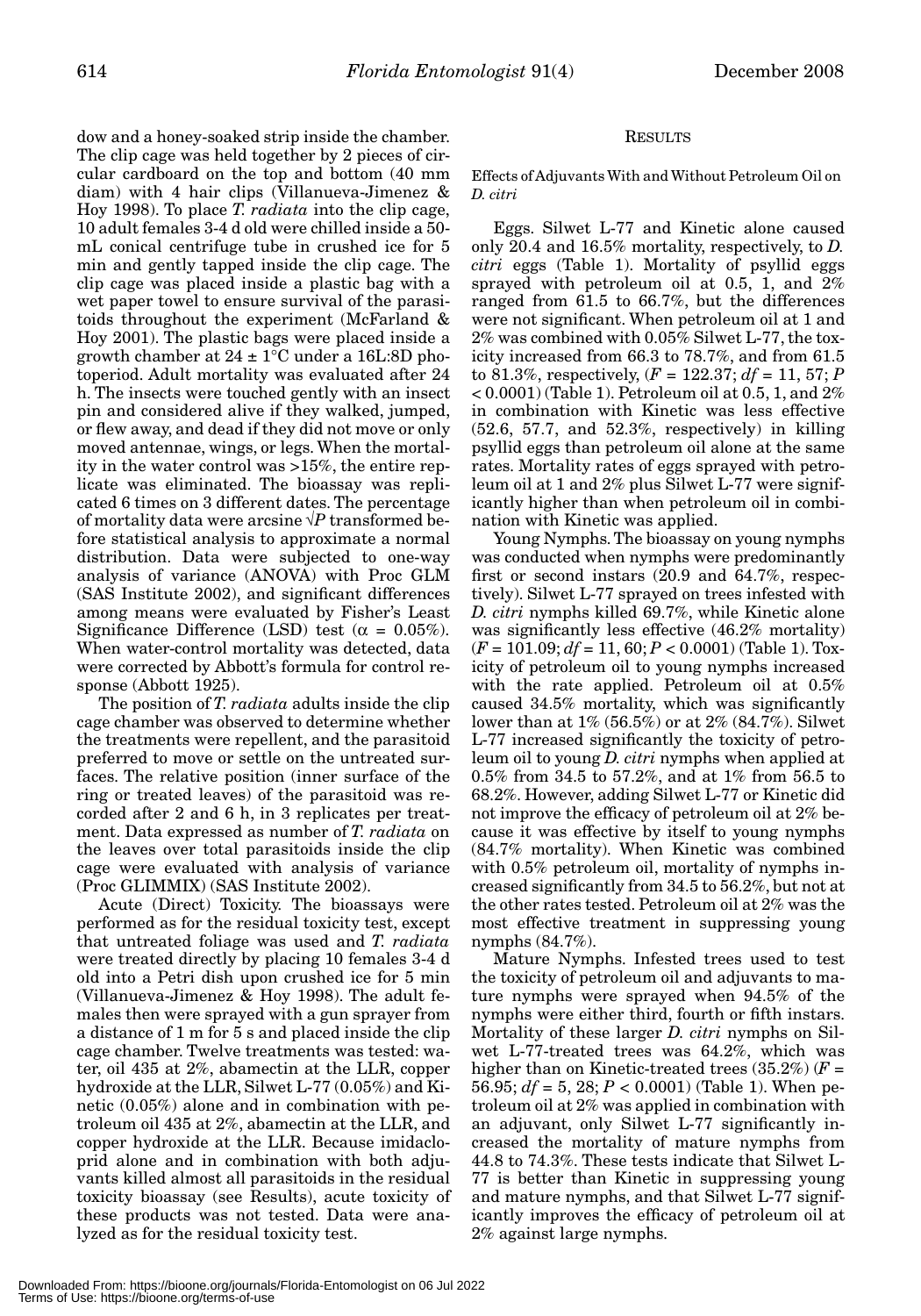|                                      | Mean mortality of <i>D. citri</i> ( $% \pm SE$ ) |                           |                            |                     |  |
|--------------------------------------|--------------------------------------------------|---------------------------|----------------------------|---------------------|--|
| Treatments <sup>a</sup>              | $Eggg^b$                                         | Young nymphs <sup>b</sup> | Mature nymphs <sup>b</sup> | Adults <sup>b</sup> |  |
| Water                                | $7.1 \pm 0.8$ f                                  | $3.1 \pm 0.5$ g           | $7.1 \pm 1.0 e$            | $0.8 \pm 0.8$ e     |  |
| Silwet L-77 (0.05%)                  | $20.4 \pm 1.7$ e                                 | $69.7 \pm 1.9$ c          | $64.2 \pm 8.7$ b           | $30.6 \pm 5.3$ b    |  |
| Kinetic $(0.05\%)$                   | $16.5 \pm 1.6 e$                                 | $46.2 \pm 5.8$ ef         | $35.2 \pm 3.8$ d           | $5.9 \pm 1.2$ de    |  |
| Oil $0.5\%$                          | $66.7 \pm 4.8$ b                                 | $34.5 \pm 5.6$ f          |                            | $2.7 \pm 0.9 e$     |  |
| Oil $1\%$                            | $66.3 \pm 4.3$ b                                 | $56.5 \pm 5.9$ d          |                            | $4.9 \pm 1.3$ de    |  |
| Oil $2\%$                            | $61.5 \pm 4.3$ bc                                | $84.7 \pm 2.6$ a          | $44.8 \pm 2.6$ c           | $17.5 \pm 3.4$ c    |  |
| Oil $0.5\%$ + Silwet L-77 $(0.05\%)$ | $60.3 \pm 7.8$ bcd                               | $57.2 \pm 4.6$ d          |                            | $38.4 \pm 5.0$ b    |  |
| Oil $1\%$ + Silwet L-77 (0.05%)      | $78.7 \pm 4.7$ a                                 | $68.2 \pm 5.3$ c          |                            | $35.2 \pm 3.8$ b    |  |
| Oil $2\%$ + Silwet L-77 (0.05%)      | $81.3 \pm 4.9 a$                                 | $83.0 \pm 3.1$ ab         | $74.3 \pm 5.3 a$           | $54.7 \pm 6.1$ a    |  |
| Oil $0.5\%$ + Kinetic $(0.05\%)$     | $52.6 \pm 5.1$ cd                                | $56.2 \pm 6.0$ ed         |                            | $4.6 \pm 0.6$ de    |  |
| Oil $1\%$ + Kinetic $(0.05\%)$       | $57.7 \pm 4.8$ cd                                | $49.3 \pm 5.0 e$          |                            | $8.2 \pm 2.1$ d     |  |
| Oil $2\%$ + Kinetic $(0.05\%)$       | $52.3 \pm 5.0$ cd                                | $76.0 \pm 3.1$ bc         | $41.5 \pm 5.5$ cd          | $34.5 \pm 5.4$ b    |  |

TABLE 1. ACUTE TOXICITY OF PETROLEUM OIL 435 AT DIFFERENT RATES, ALONE AND IN COMBINATION WITH SILWET L-77 OR KINETIC, TO IMMATURES AND ADULTS OF *D. CITRI* UNDER SCREENHOUSE CONDITIONS IN GAINES-VILLE, FL, DURING MAY-OCT 2007.

*a* Screenhouse conditions: eggs (13-32°C, RH 27-94%, during May 2007); young nymphs (11-31°C, RH 18-96%, during Jun 2007); mature nymphs (18-36°C, RH 26-95%, during Jul 2007); adults (22 ± 3.1 - 33 ± 2.9°C, RH 42 ± 8.6 - 92 ± 4.5%, during Jul, Aug, and Oct 2007), all under a natural photoperiod.

 $b$ Significant differences compared with Proc GLIMMIX (*P* < 0.0001), treatment means with the same letter within a column are not different by Tukey-Kramer test (α < 0.05).

Adults. Silwet L-77 applied to *D. citri* adults caused 30.6% mortality, which was more effective than Kinetic (5.9% mortality)  $(F = 58.35; df = 11,$ 84;  $P < 0.0001$ ) (Table 1). Mortality of adults sprayed with petroleum oil at 0.5, 1, and 2% was 2.7, 4.9, and 17.5%, respectively, indicating that petroleum oil alone is not effective in suppressing *D. citri* adults. Combining Silwet L-77 with petroleum oil at 0.5, 1, and 2% significantly increased the mortality of adults to 38.4, 35.2, and 54.7%, respectively. Kinetic applied in combination with petroleum oil improved the toxicity of that insecticide only at the rate of 2%, from 17.5 to 34.5%. These data suggest that Silwet L-77 is better than Kinetic at increasing the efficacy of petroleum oil to *D. citri* adults.

Effects of Adjuvants With and Without Copper Hydroxide on *D. citri*

Mortality of *D. citri* eggs on trees sprayed with copper hydroxide at the LLR alone and in combination with Kinetic was not different, ranging from 14.1 to 14.7% (Table 2). However, when Sil-

TABLE 2. ACUTE TOXICITY OF COPPER HYDROXIDE, ALONE AND IN COMBINATION WITH SILWET L-77 AND KINETIC, TO IMMATURES AND ADULTS OF *D. CITRI* UNDER SCREENHOUSE CONDITIONS IN GAINESVILLE, FL, DURING MAY-OCT 2007.

|                                                   | Mean mortality of <i>D. citri</i> ( $% \pm SE$ ) |                                                     |                                                      |                     |
|---------------------------------------------------|--------------------------------------------------|-----------------------------------------------------|------------------------------------------------------|---------------------|
| Treatments <sup>a</sup>                           | $Eggs^b$                                         | Young<br>nymphs <sup><math>\frac{b}{b}</math></sup> | Mature<br>nymphs <sup><math>\frac{b}{b}</math></sup> | Adults <sup>b</sup> |
| Water                                             | $7.1 \pm 0.8$ d                                  | $3.1 \pm 0.5$ f                                     | $7.1 \pm 1.0 e$                                      | $0.8 \pm 0.8$ c     |
| Silwet L-77 $(0.05\%)$                            | $20.4 \pm 1.7$ b                                 | $69.7 \pm 1.9 a$                                    | $64.2 \pm 8.7$ a                                     | $30.6 \pm 5.3 a$    |
| Kinetic $(0.05\%)$                                | $16.5 \pm 1.6$ bc                                | $46.2 \pm 5.8$ c                                    | $35.2 \pm 3.8$ c                                     | $5.9 \pm 1.2$ bc    |
| Copper hydroxide $(LLR)$                          | $14.1 \pm 2.2$ c                                 | $18.8 \pm 3.6 e$                                    | $15.1 \pm 3.6 e$                                     | $0.4 \pm 0.4$ c     |
| Copper hydroxide $(LLR)$ + Silwet L-77 $(0.05\%)$ | $37.3 \pm 6.3$ a                                 | $64.9 \pm 4.4 h$                                    | $46.7 \pm 4.8$ b                                     | $34.5 \pm 5.1 a$    |
| Copper hydroxide $(LLR)$ + Kinetic $(0.05\%)$     | $14.7 \pm 2.1$ cd                                | $30.1 \pm 6.1$ d                                    | $22.6 \pm 2.8$ d                                     | $6.6 \pm 2.1 h$     |

*a* LLR indicates the lowest label rate. Screenhouse conditions: eggs (13-32°C, RH 27-94%, during May 2007); young nymphs (11- 31°C, RH 18-96%, during Jun 2007); mature nymphs (18-36°C, RH 26-95%, during Jul 2007); adults (22 ± 3.1 - 33 ± 2.9°C, RH 42 ± 8.6 - 92 ± 4.5%, during Jul, Aug, and Oct 2007), all under a natural photoperiod.

 $b$ Significant differences compared with Proc GLIMMIX ( $P < 0.0001$ ), means with the same letter within a column are not different by Tukey-Kramer test ( $\alpha$  < 0.05).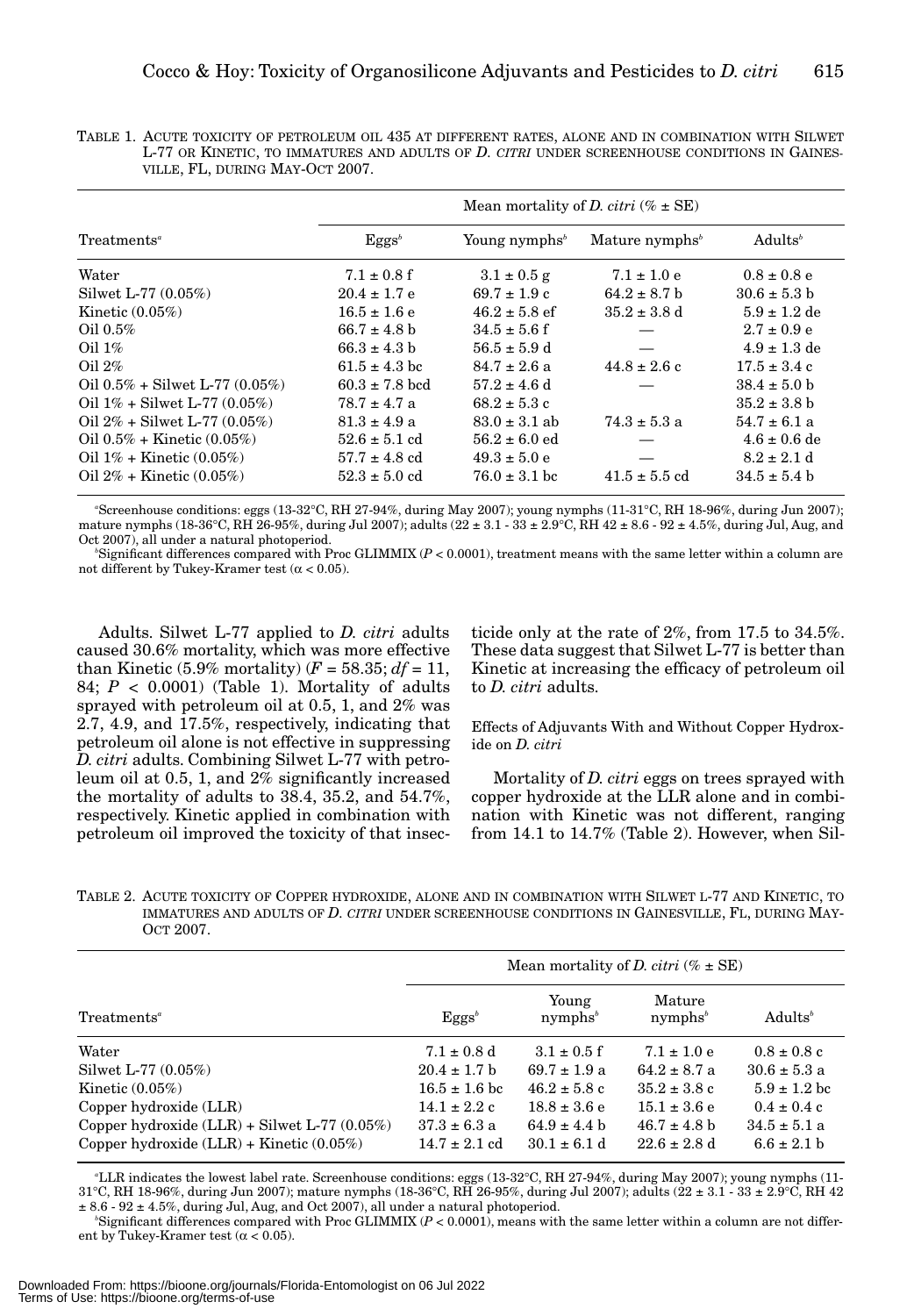wet L-77 was added to copper hydroxide at the LLR, mortality increased from 14.1 to  $37.3\%$  ( $F =$ 31.45;  $df = 5$ , 29;  $P < 0.0001$ ). Copper hydroxide at the LLR caused 18.8 and 15.1% mortality of young and mature nymphs, respectively. When Kinetic was added to copper hydroxide, mortality rates of young  $(F = 172.52; df = 5, 30; P < 0.0001)$ and mature nymphs ( $F = 69.70$ ;  $df = 5$ , 29;  $P <$ 0.0001) increased significantly to 30.1 and 22.6%, respectively. However, these rates were significantly lower than mortality of nymphs exposed to copper hydroxide at the LLR plus Silwet L-77, which were 64.9 and 46.7%, respectively (Table 2).

Copper hydroxide at the LLR killed very few *D. citri* adults (0.4%). When it was combined with Kinetic the mortality rate increased significantly to 6.6%, which was significantly lower than the mortality caused by copper hydroxide at the LLR in combination with Silwet L-77  $(34.5\%)$   $(F = 45.69; df = 5, 42; P < 0.0001)$  (Table 2). However, the 34.5% mortality observed with the Silwet L-77 plus copper hydroxide combination was caused primarily by Silwet L-77 because there were no significant differences in mortality between copper hydroxide at the LLR plus Silwet L-77 and Silwet L-77 alone. Adding Silwet L-77 to copper hydroxide or petroleum oil caused these pesticides to uniformly cover the leaf surface rather than forming small separated droplets.

Acute and Residual Toxicity of Adjuvants and Selected Pesticides to *T. radiata* Adults

Residual Toxicity. *Tamarixia radiata* adult females did not appear to show any preference between treated and untreated surfaces inside the clip cages sprayed with water, Silwet L-77, and Kinetic alone and in combination with copper hydroxide at the LLR, petroleum oil at 2%, and abamectin at the LLR (data not shown). There was no significant difference in the proportion of *T. radiata* settling or walking on the leaf surface (treated with water, Silwet L-77, and Kinetic alone and in combination with petroleum oil, copper hydroxide, and abamectin) or on the inner surface of the untreated ring (*F*  $= 1.07$ ; *df* = 11, 59; *P* = 0.4039). However, after 2 h, parasitoids exposed to leaves previously treated with imidacloprid alone and in combination with Silwet L-77 or Kinetic had died; thus these data were not evaluated by analysis of variance to determine the preferred position of *T. radiata* within the clip cages.

Mortality of *T. radiata* exposed to treated foliage was different among treatments (*F* = 55.05; *df* = 14, 75; *P* < 0.0001) (Table 3). Silwet L-77 and water did not affect the survival of the parasitoid, but Kinetic was significantly more toxic, resulting in the death of 13.3% of adults after 24 h. Leaves treated with 2% petroleum oil in combination with Silwet L-77 or Kinetic

TABLE 3. RESIDUAL AND ACUTE TOXICITY OF PETROLEUM OIL 435, ABAMECTIN, IMIDACLOPRID, AND COPPER HYDROX-IDE ALONE AND IN COMBINATION WITH SILWET L-77 AND KINETIC, TO ADULT FEMALES OF *T. RADIATA* USING CLIP CAGES.

|                                                   | Mortality of T. radiata (mean $\% \pm SE$ ) |                             |  |  |
|---------------------------------------------------|---------------------------------------------|-----------------------------|--|--|
| Treatments <sup>a</sup>                           | Residual toxicity $\phi$                    | Acute toxicity <sup>b</sup> |  |  |
| Water                                             | 0 <sub>e</sub>                              | $1.7 \pm 1.7$ b             |  |  |
| Silwet L-77 (0.05%)                               | 0 <sub>e</sub>                              | 0 <sub>b</sub>              |  |  |
| Kinetic $(0.05\%)$                                | $13.3 \pm 4.9$ c                            | $1.9 \pm 1.9 b$             |  |  |
| Oil $2\%$                                         | $11.7 \pm 4.0 \text{ c}$                    | $1.7 \pm 1.7$ b             |  |  |
| Oil $2\%$ + Silwet L-77 (0.05%)                   | $8.3 \pm 3.1$ cd                            | $1.7 \pm 1.7$ b             |  |  |
| Oil $2\%$ + Kinetic $(0.05\%)$                    | $15.0 \pm 5.6$ c                            | 0 <sub>b</sub>              |  |  |
| Abamectin (LLR)                                   | $23.3 \pm 11.2$ c                           | $93.1 \pm 5.0$ a            |  |  |
| Abamectin $(LLR)$ + Silwet L-77 $(0.05\%)$        | $15.0 \pm 4.3$ c                            | $96.7 \pm 3.3$ a            |  |  |
| Abamectin $(LLR)$ + Kinetic $(0.05\%)$            | $91.7 \pm 3.1$ b                            | $96.7 \pm 2.1$ a            |  |  |
| Imidacloprid (LLR)                                | 100a                                        |                             |  |  |
| Imidacloprid $(LLR)$ + Silwet L-77 $(0.05\%)$     | $95.0 \pm 3.4$ ab                           |                             |  |  |
| Imidacloprid $(LLR)$ + Kinetic $(0.05\%)$         | 100a                                        |                             |  |  |
| Copper hydroxide (LLR)                            | $5.0 \pm 2.2$ cde                           | $1.7 \pm 1.7$ b             |  |  |
| Copper hydroxide $(LLR)$ + Silwet L-77 $(0.05\%)$ | $1.7 \pm 3.1$ de                            | $3.3 \pm 3.3 b$             |  |  |
| Copper hydroxide $(LLR)$ + Kinetic $(0.05\%)$     | $6.7 \pm 5.6$ cde                           | 0 <sub>b</sub>              |  |  |

*a* LLR indicates the lowest label rate. Laboratory conditions: 24 ± 1°C, 16L:8D photoperiod

*b* Significant differences compared with Proc GLM (*P* < 0.0001), treatment means with the same letter within a column are not different by Fisher's LSD test  $(\alpha < 0.05)$ . Imidacloprid caused high residual mortality and was not tested for acute toxicity.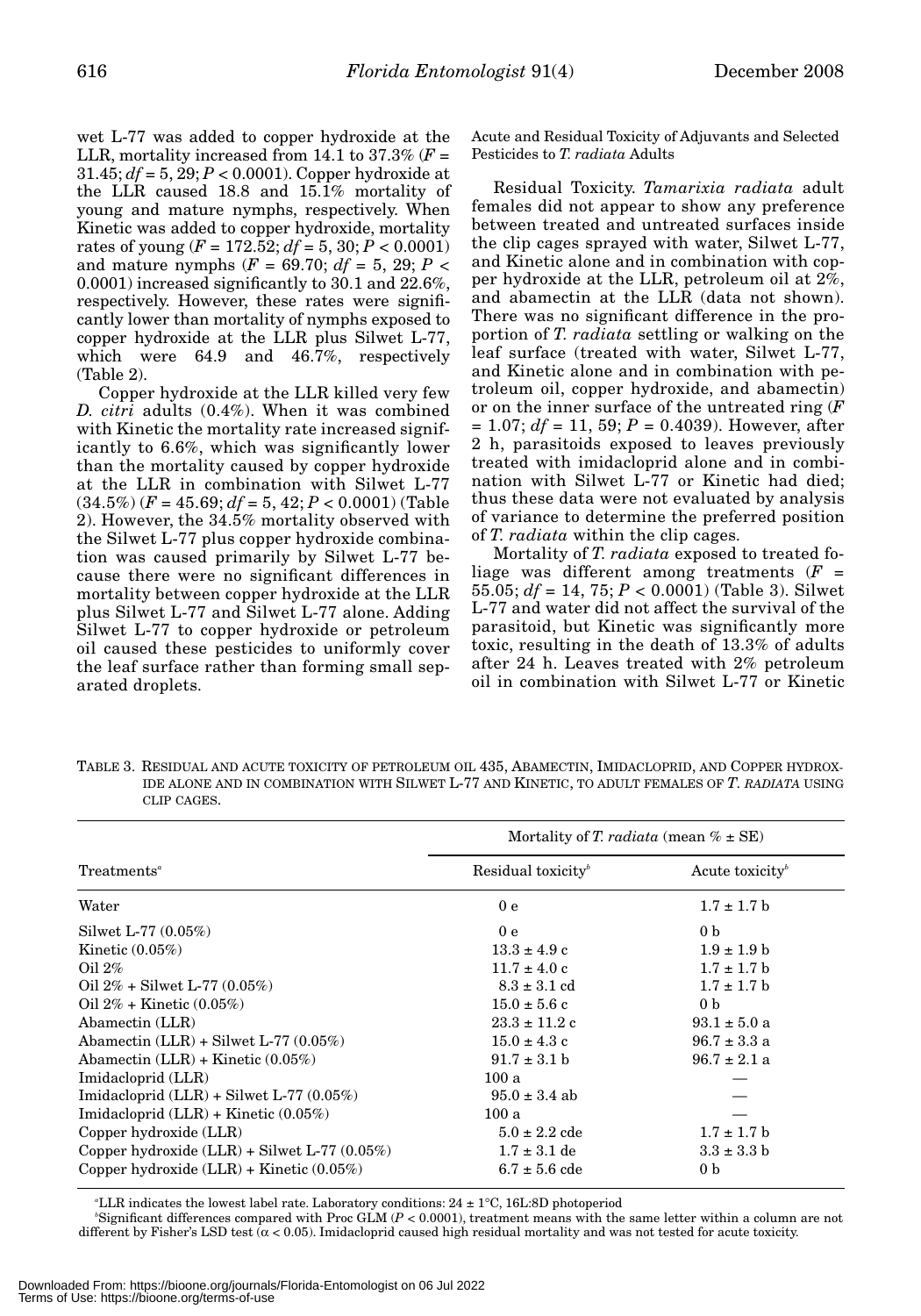caused 8.3 and 15% mortality, respectively, which were not different from the mortality (11.7%) caused by 2% petroleum oil alone (Table 3). Mortality of *T. radiata* adults exposed to leaves treated with abamectin at the LLR (23.3%) or abamectin plus Silwet L-77 (15%) was not significantly different. When Kinetic was added to abamectin at the LLR, the mortality rate increased from 23.3 to 91.7%, suggesting that Kinetic increases significantly the toxicity of abamectin to *T. radiata* adults (Table 3). *Tamarixia radiata* adults exposed to that treatment appeared intoxicated; when touched with an insect pin, parasitoids moved wings, legs, or antennae, but could not walk, jump or fly.

Imidacloprid at the LLR alone and in combination with Silwet L-77 or Kinetic caused mortality of *T. radiata* adults ranging from 95 to 100% (Table 3). Imidacloprid alone or in combination with Silwet L-77 or Kinetic was significantly more toxic to the parasitoid than abamectin alone or with these adjuvants. Mortality of parasitoids exposed to foliage treated with copper hydroxide at the LLR was 5% (Table 3), and when Silwet L-77 or Kinetic was added to copper hydroxide, the mortality of *T. radiata* did not increase significantly (1.7 and 6.7%, respectively). Toxicity of copper hydroxide alone or in combination with Silwet L-77 or Kinetic to adults of *T. radiata* was not significantly different from that caused by water.

Acute (Direct) Toxicity. Mortality of *T. radiata* adult females sprayed with Silwet L-77 or Kinetic alone was 0 and 1.9%, respectively, which was not different from mortality of adults treated with water (1.7%) (Table 3). Petroleum oil at 2% and copper hydroxide at the LLR alone and in combination with Silwet L-77 or Kinetic caused 0 to 3.3% mortality of *T. radiata*, which were not significantly different from the water control. Abamectin at the LLR alone and in combination with Silwet L-77 or Kinetic killed 91.7 to 100% of *T. radiata* adults (*F* = 102.39; *df* = 11, 60; *P* < 0.0001), suggesting that abamectin is very toxic to this parasitoid when applied directly, but that petroleum oil at 2% and copper hydroxide alone and in combination with Silwet L-77 or Kinetic do not affect its survival.

#### **DISCUSSION**

The insecticidal and miticidal effects of surfactants and soaps have been known for a long time, although the mode of action is not clear (van der Meulen & van Leeuwen 1929; Wilcoxon & Hartzell 1931). Silwet L-77 has been reported to be effective in controlling mites, aphids, tephritids, mealybugs, armyworms, and citrus leafminer (Dentener & Peetz 1992; Imai et al. 1994, 1995; Chandler 1995; Purcell & Schroeder 1996; Wood et al. 1997; Shapiro et al. 1998; Cowles et al. 2000; Tipping et al. 2003). Under laboratory, greenhouse, and field conditions, Silwet L-77 alone was toxic to young *D. citri* nymphs and increased the toxicity of imidacloprid and abamectin at lowerthan-label rates (Srinivasan et al. 2008).

The screenhouse bioassays conducted between May and Oct 2007 show that Silwet L-77 is more toxic than Kinetic to all stages of *D. citri.* Our studies confirm the results of Srinivasan et al. (2008); both adjuvants were ineffective in killing *D. citri* eggs and Silwet L-77 was significantly more toxic than Kinetic to young nymphs. Silwet L-77 alone was as effective in killing mature nymphs as young nymphs (69.7 and 64.2%, respectively), while Kinetic killed fewer mature nymphs than young nymphs (35.2 and 46.2%, respectively). The acute toxicity of Silwet L-77 alone to *D. citri* adults caused 30.6% mortality, which was higher than the mortality caused by the residual toxicity of the same adjuvant (4.3%) (Srinivasan et al. 2008). The application of Silwet L-77 is inexpensive, estimated to cost less than \$5.00 per hectare (\$2.00 per acre), and could be applied to suppress psyllid nymphs. However, neither adjuvant is registered as an insecticide and can be sprayed only in combination with agrochemicals. Furthermore, Silwet L-77 is stable at pH values of 6-8 and degrades in 6 d  $(pH = 5)$  or 14 d  $(pH = 9)$  (Knoche et al. 1991). Because our experiments were carried out using purified water at a pH near neutral, Silwet L-77 should be tested under grove conditions, where water pH and quality may vary, to confirm our results.

Petroleum oil alone at all 3 rates was toxic to eggs of *D. citri* (61.5-66.7% mortality), but only the rate of 2% was effective in killing >80% of young nymphs. Petroleum oil at 2% alone was less effective against mature nymphs than against young nymphs (44.8 and 84.7% mortality, respectively). However, adding Silwet L-77 significantly increased the toxicity of petroleum oil to mature nymphs (74.3%). Silwet L-77 increased significantly the toxicity of petroleum oil at 0.5, 1, and 2% to *D. citri* eggs and young or mature nymphs, except for petroleum oil at 0.5% for eggs, and at 2% for young nymphs. Petroleum oil alone at all 3 rates showed low acute toxicity to *D. citri* adults (2.7-17.5%), but adding Silwet L-77 to petroleum oil increased the mortality to 35.2-54.7%. However, acute toxicity of petroleum oil at 2% plus Silwet L-77 caused 54.7% mortality to adults, which was lower than mortality caused by residual toxicity of imidacloprid at one-fourth and one-half the LLR in combination with Silwet L-77 or Kinetic (93-98.8%) (Srinivasan et al. 2008). Our results indicate that petroleum oil at 0.5 and 1% in combination with Silwet L-77 or Kinetic is less suitable than the 2% rate in a psyllid control program. Kinetic was less effective than Silwet L-77 in increasing the toxicity of petroleum oil to all psyllid instars.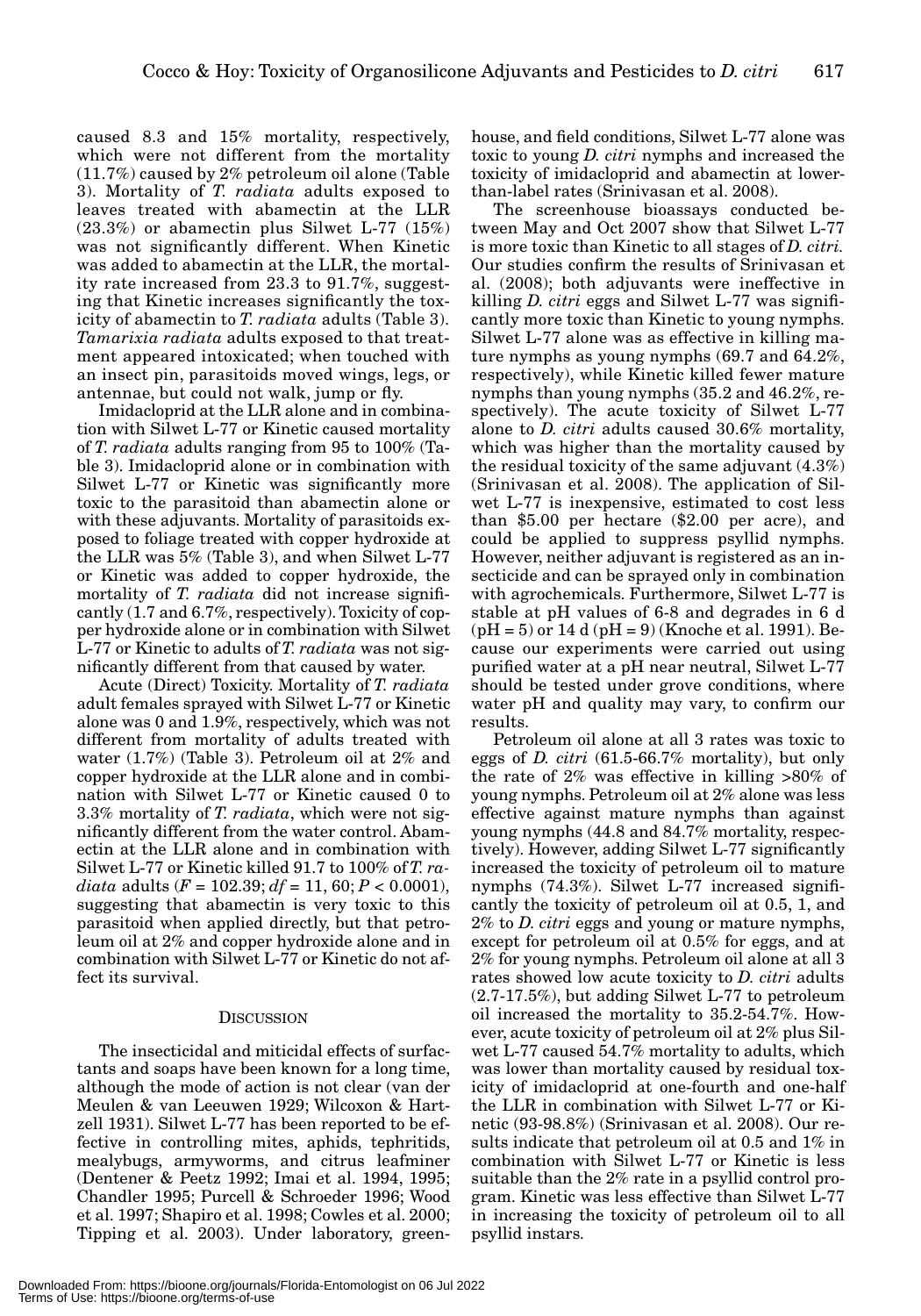Psyllid immatures and adults sprayed with copper hydroxide experienced low mortality, indicating that copper hydroxide is not effective in suppressing *D. citri*. However, mortality of all psyllid stages increased significantly when copper hydroxide was combined with Silwet L-77, primarily due to the acute toxicity of Silwet L-77 to *D. citri*. Kinetic was less effective than Silwet L-77 in increasing the toxicity of copper hydroxide to all *D. citri* instars. Silwet L-77 increased the coverage of copper hydroxide and petroleum oil on leaf surfaces, suggesting that the effectiveness of these pesticides in controlling diseases and insects might be enhanced.

Petroleum oil and copper hydroxide are commonly used in citrus IPM programs. Petroleum oil is sprayed against scales, mealybugs, whiteflies, citrus leafminer, aphids, citrus rust mites, and spider mites (University of Florida-IFAS Extension 2008), and no arthropod has developed resistance to petroleum oil (Thomson 2001). Rae et al. (1997) reported that petroleum oil was as effective as omethoate and diflubenzuron in suppressing *D. citri* nymphs. Copper hydroxide is applied to control citrus canker, greasy spot, melanose, and alternaria brown spot (Timmer et al. 2007). Silwet L-77 might be added to copper hydroxide or petroleum oil during the summer while spraying to control other pests or fungal diseases, which could provide the added benefit of increasing control of psyllid eggs and nymphs while minimizing application costs. However, adding adjuvants to copper hydroxide also could increase the uptake of copper by the trees and cause spray burn damage in susceptible varieties (Timmer et al. 2007). Thus, further laboratory and field trials are needed to determine whether applications of copper hydroxide in combination with Silwet L-77 affect tree growth, increase or decrease citrus canker infection rates, or disrupt pest control. Our bioassays indicate that Silwet L-77 was more insecticidal than Kinetic and more effective as an adjuvant for both petroleum oil and copper hydroxide. The different properties of Kinetic and Silwet L-77 could be due to their different composition; Kinetic is a blend of organosilicone compounds and nonionic surfactants and has a lower concentration of trisiloxanes than Silwet L-77, so Kinetic might have lower surfactant properties.

The observations of where *T. radiata* females were located inside the clip cage during the residual toxicity bioassay indicated that the agrochemicals tested did not appear to be repellent to this parasitoid. Females were observed moving and settling on both the inner surface of the acrylic ring and on the treated leaves. The laboratory bioassays showed that Silwet L-77 alone did not reduce the survival of *T. radiata* and did not increase the toxicity of any pesticide tested to this natural enemy. Kinetic alone was slightly toxic to the parasitoid and, in combination with pesticides, it significantly increased the residual toxicity of abamectin to *T. radiata*. After 24 h, adult parasitoids appeared paralyzed, due to the combined activity of Kinetic and abamectin. Abamectin alone had moderate or low residual toxicity to *Aphytis melinus* DeBach and *Rhizobius lophanthae* (Blaisdell), important natural enemies of diaspidiid scales (Bellows & Morse 1993), and the predatory mite *Metaseiulus occidentalis* (Nesbitt) (Hoy & Cave 1985). This insecticide was found to be compatible with IPM programs against the citrus mealybug, *Planococcus citri* Risso, due to its selectivity to larvae of *Cryptolaemus montrouzieri* Mulsant and adults of *Leptomastix dactylopii* Howard (Yumruktepe et al. 1996). Imidacloprid showed high residual toxicity to *T. radiata*, with mortality greater than 91%, and killed most parasitoids within 2 h. These results are consistent with other studies on the toxicity of imidacloprid to the parasitoids *A. citricola*, *A. melinus* and *Gonatocerus ashmeadi* Girault (Villanueva-Jimenez & Hoy 1998; Toscano et al. 2004).

The acute and residual toxicity of imidacloprid and abamectin alone and in combination with Silwet L-77 or Kinetic to *T. radiata* adults suggested that multiple applications of imidacloprid and abamectin will likely disrupt *T. radiata* populations, due to the residual effect of imidacloprid and the acute toxicity of abamectin. Petroleum oil and copper hydroxide alone or in combination with Silwet L-77 or Kinetic appear to be compatible with the biological control of *D. citri* by *T. radiata* due to their low acute and residual toxicity. Petroleum oil alone is compatible with other citrus natural enemies (Morse et al. 1987; Villanueva-Jimenez & Hoy 1998; Childers et al. 2001; Ulmer et al. 2006). Copper hydroxide has been shown to be moderately toxic to the parasitoids *A. citricola* and *Aprostocetus vaquitarum* Wolcott (Villanueva-Jimenez & Hoy 1998; Ulmer et al. 2006). Some studies suggested copper hydroxide stimulates populations of the citrus rust mite *Phyllocoptruta oleivora* (Ashmead) (Childers 1994), although other research suggested that copper hydroxide reduces citrus rust mite fecundity (McCoy & Lye 1995).

The aims of this study were to evaluate the efficacy of petroleum oil in conjunction with adjuvants to suppress populations of the Asian citrus psyllid and the impact of other pesticides used in citrus groves to its parasitoid *T. radiata*. Silwet L-77 and Kinetic, in combination with abamectin and imidacloprid, can be used to manage all life stages of *D. citri* (Srinivasan et al. 2008). However, our results suggest that these insecticides are harmful to *T. radiata* and would likely reduce the activity of the parasitoid in citrus groves. Petroleum oil and copper hydroxide in combination with Silwet L-77 cause moderate or high mortality to immatures and adults of *D. citri*, yet have low residual and acute toxicity to *T. radiata*. Pe-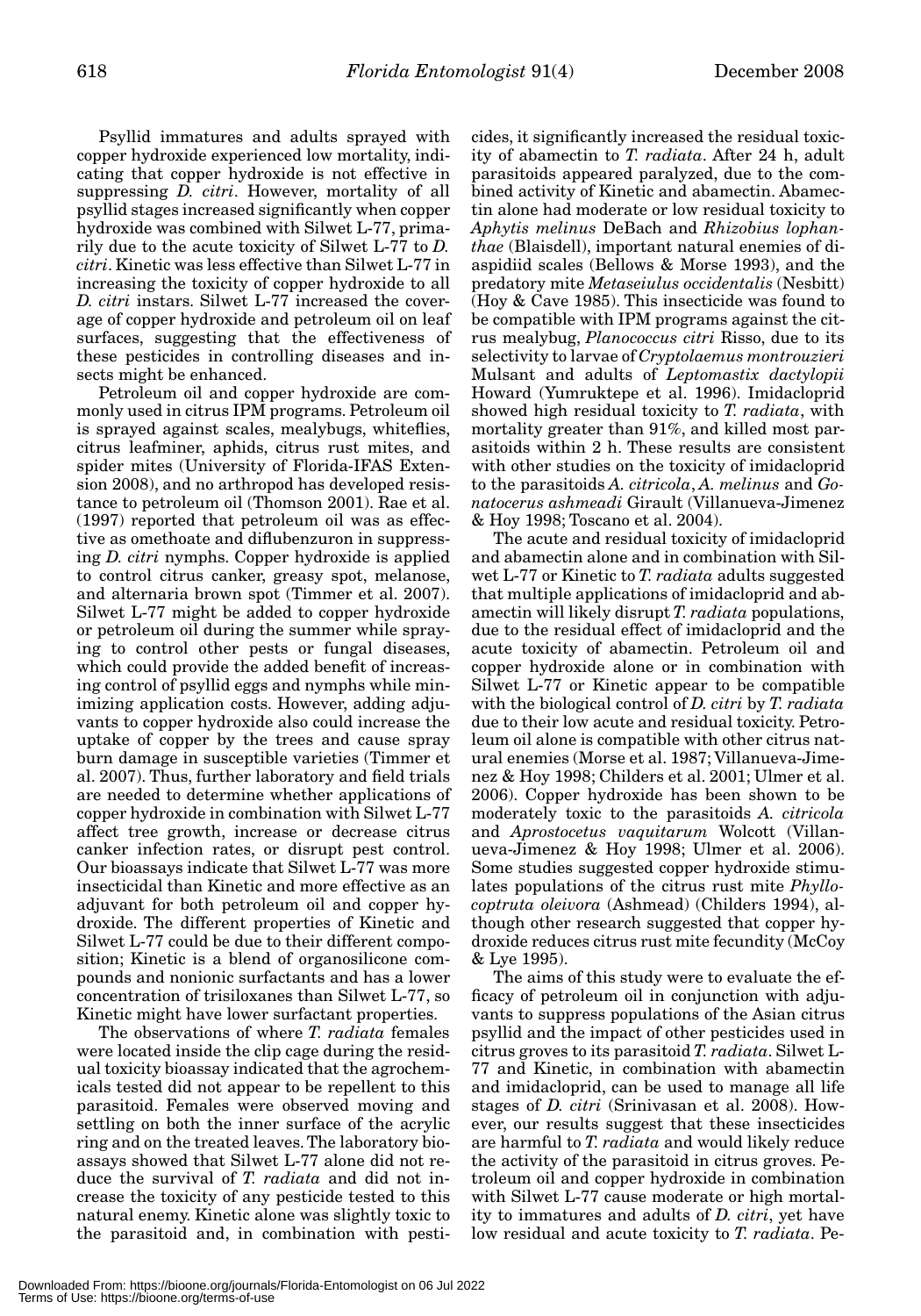troleum oil in combination with Silwet L-77 may not be immediately used in Florida citrus IPM programs because of growers' current desires to reduce *D. citri* populations to levels approaching zero using long-residual products that are highly toxic to natural enemies. However, if other IPM tools become available to effectively manage citrus greening disease, petroleum oil plus Silwet L-77 could provide a less-toxic tool to suppress *D. citri* and allow natural enemies to become useful again in citrus IPM. Because copper hydroxide is being used extensively to suppress citrus canker, field trials with copper hydroxide plus Silwet L-77 should be conducted, because this combination could provide additional control of *D. citri* and have a low impact on natural enemies.

#### ACKNOWLEDGMENTS

The authors thank Reginald Wilcox for assistance in rearing the citrus trees, Meghan Brennan of the University of Florida Department of Statistics, for advice on statistical analysis, and Michael Dukes of the University of Florida Department of Agricultural and Biological Engineering for providing weather data. Michael Rogers of the University of Florida Citrus Research and Education Center, Bayer CropSciences and Helena Chemical Company kindly provided samples of pesticides for testing. This research was funded by the Autonomous Region of Sardinia (A.C.) and the Davies, Fischer and Eckes Endowment in Biological Control  $(M.A.H.).$ 

#### REFERENCES CITED

- ABBOTT, W. 1925. A method for computing the effectiveness of an insecticide. J. Econ. Entomol. 18: 265-267.
- BEATTIE, G. A. C., AND S. HARDY. 2004. Citrus leafminer. Agfact H2.AE.4, fourth edition. New South Wales Agriculture.
- BELLOWS, T. S., JR., AND J. G. MORSE. 1993. Toxicity of insecticides used in citrus to *Aphytis melinus* De-Bach (Hymenoptera: Aphelinidae) and *Rhizobius lophanthae* (Blaisd.) (Coleoptera: Coccinellidae). Canadian Entomol. 125: 987-994.
- BOVÉ, J. M. 2006. Huanglongbing: a destructive, newlyemerging, century-old disease of citrus. J. Plant Pathol. 88: 7-37.
- CHANDLER, L. D. 1995. Effect of surfactants on beet armyworm and fall armyworm larvae, 1994. Arthropod Manag. Tests 20: 353-354.
- CHILDERS, C. C. 1994. Effect of different copper formulations tank-mixed with fenbutatin-oxide for control of citrus rust mites (Acari: Eriophyidae) on Florida citrus. Florida Entomol. 77: 349-365.
- CHILDERS, C. C., AND M. E. ROGERS. 2005. Chemical control and management approaches of the Asian citrus psyllid, *Diaphorina citri* Kuwayama (Homoptera: Psyllidae) in Florida citrus. Proc. Florida Hort. Soc. 118: 49-53.
- CHILDERS, C. C., R. VILLANUEVA, H. AGUILAR, R. CHEWNING, AND J. P. MICHAUD. 2001. Comparative residual toxicities of pesticides to the predator *Agistemus industani* (Acari: Stigmaeidae) on citrus in Florida. Exp. Appl. Acarol. 25: 461-474.
- COWLES, R. S., E. A. COWLES, A. M. MCDERMOTT, AND D. RAMOUTAR. 2000. "Inert" formulation ingredients with activity: toxicity of trisiloxane surfactant solutions to twospotted spider mites (Acari: Tetranychidae). J. Econ. Entomol. 93: 180-188.
- DENTENER, P. R., AND S. M. PEETZ. 1992. Postharvest control of diapausing twospotted spider mite, *Tetranychus urticae* Koch, on fruit. I. Comparison of insecticidal soaps and spray adjuvants. Proc. New Zealand Plant Protection Conf. 45: 116-120.
- ERKILIÇ, L. B., AND N. UYGUN. 1997. Studies on the effects of some pesticides on white peach scale, *Pseudaulacaspis pentagona* (Targ. Tozz.) (Homoptera: Diaspididae) and its side-effects on two common scale insect predators. Crop Prot. 16: 69-72.
- FLORIDA DEPARTMENT OF AGRICULTURE AND CONSUM-ER SERVICES. 2008. Huanglongbing (HLB)/Citrus greening disease quarantine information. Available from http://www.doacs.state.fl.us/pi/chrp/greening/ cgmaps.html.
- FOY, C. L. 1989. Adjuvants: terminology, classification, and mode of action, pp. 1-15 *In* P. N. P. Chow, C. A. Grant, A. M. Hinshalwood, and E. Simundsson [eds.], Adjuvants and Agrochemicals, Mode of Action and Physiological Activity, vol. I. CRC Press, Boca Raton, FL.
- FRENCH, J. V., C. J. KAHLKE, AND J. V. DA GRACA. 2001. First record of the Asian citrus psylla, *Diaphorina citri* Kuwayama (Homoptera: Psyllidae) in Texas. Subtropical Plant Sci. 53: 14-15.
- GOTTWALD, T. R., J. H. GRAHAM, AND T. D. RILEY. 1997. The influence of spray adjuvants on exacerbation of citrus bacterial spot. Plant Dis. 81: 1305-1310.
- GRAFTON-CARDWELL, E. E., Y. OUYANG, R. STRIGGOW, AND S. VEHRS. 2001. Armored scale insecticide resistance challenges San Joaquin Valley citrus growers. California Agric. 55(5): 20-25.
- HALBERT, S. E., AND K. L. MANJUNATH. 2004. Asian citrus psyllids (Sternorrhycha: Psyllidae) and greening disease of citrus: a literature review and assessment of risk in Florida. Florida Entomol. 87: 330-353.
- HOY, M. A., AND F. E. CAVE. 1985. Laboratory evaluation of avermectin as a selective acaricide for use with *Metaseiulus occidentalis* (Nesbitt) (Acarina: Phytoseiidae). Exp. Appl. Acarol. 1: 139-152.
- HOY, M. A., AND R. NGUYEN. 1998. Citrus psylla: here in Florida—an action plan-updated. Available from http://pestalert.ifas.ufl.edu/hoy-0615.htm.
- HOY, M. A., R. NGUYEN, AND A. JEYAPRAKASH. 1999. Classical biological control of the Asian citrus psylla—release of *Tamarixia radiata*. Citrus Ind. 80(9): 20-22.
- IMAI, T., S. TSUCHIYA, AND T. FUJIMORI. 1995. Aphicidal effects of Silwet L-77, organosilicone nonionic surfactant. Appl. Entomol. Zool. 30: 380-382.
- IMAI, T., S. TSUCHIYA, K. MORITA, AND T. FUJIMORI. 1994. Surface tension-dependent surfactant toxicity on the green peach aphid, *Myzus persicae* (Sulzer) (Hemiptera). Appl. Entomol. Zool. 29: 389-393.
- KNOCHE, M., H. TAMURA, AND M. J. BUKOVAC. 1991. Performance and stability of the organosilicone surfactant Silwet L-77: effect of pH, concentration and temperature. J. Agric. Food Chem. 39: 202-206.
- LIBURD, O. E., T. C. HOLLER, AND A. L. MOSES. 2004. Toxicity of imidacloprid-treated spheres to Caribbean fruit fly, *Anastrepha suspensa* (Diptera: Tephritidae) and its parasitoid *Diachasmimorpha longicau-*